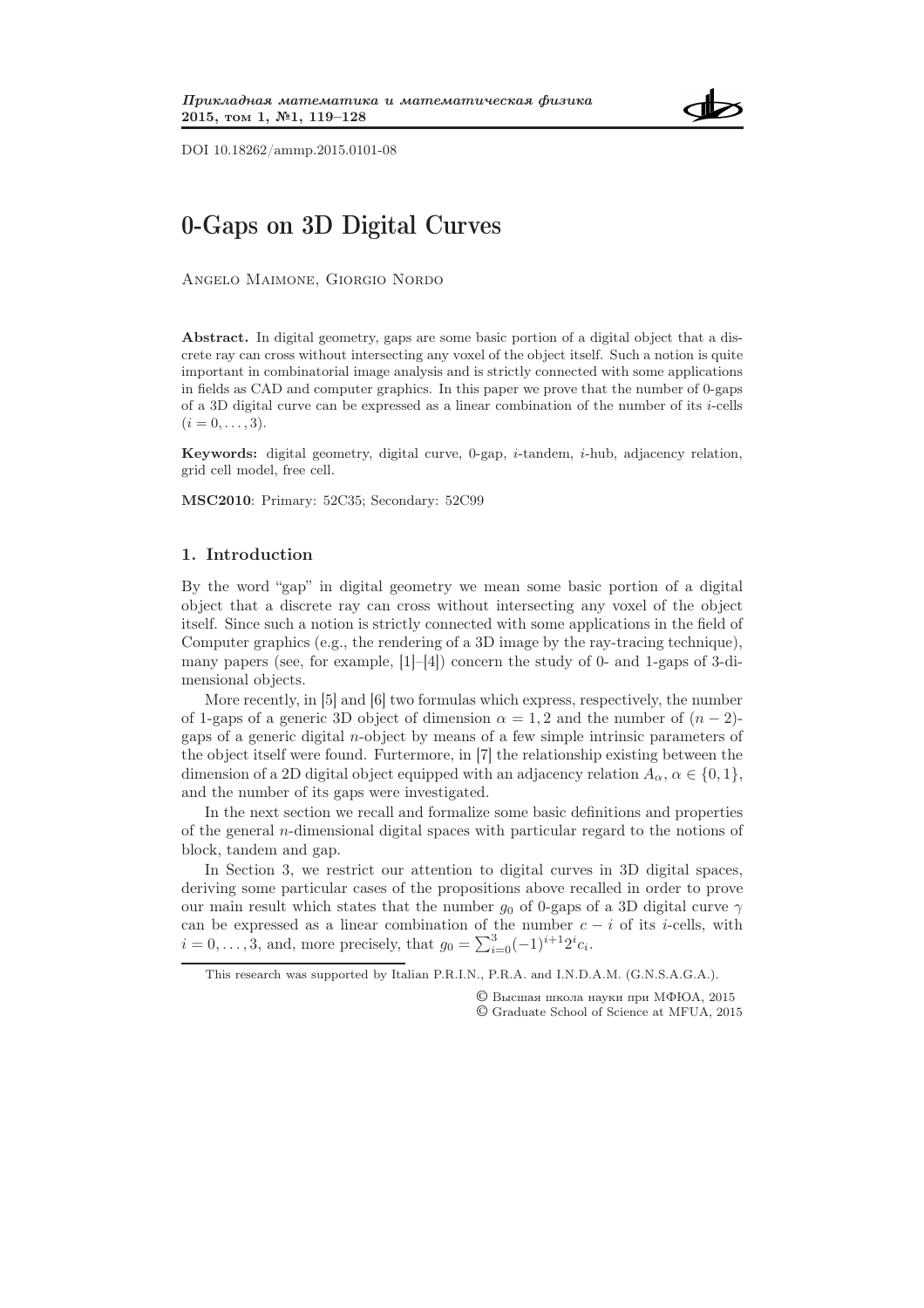### 2. Preliminaries

Throughout this paper we use the grid cell model for representing digital objects, and we adopt the terminology from [8] and [9].

Let  $x = (x_1, \ldots, x_n)$  be a point of  $\mathbb{Z}^n$ ,  $\theta \in \{-1, 0, 1\}^n$  be an *n*-word over the alphabet  $\{-1, 0, 1\}$ , and  $i \in \{1, ..., n\}$ . We define *i*-cell related to x and  $\theta$  and denote it by  $e = (x, \theta)$ , the Cartesian product in a certain fixed order of  $n - i$ singletons  $\left\{x_j \pm \frac{1}{2}\right\}$  by *i* closed sets  $\left[x_j - \frac{1}{2}, x_j + \frac{1}{2}\right]$ , i.e., we set

$$
e = (x, \theta) = \prod_{j=1}^{n} \left[ x_j + \frac{1}{2} \theta_j - \frac{1}{2} [\theta_j = 0], x_j + \frac{1}{2} \theta_j + \frac{1}{2} [\theta_j = 0] \right],
$$

where  $\lceil \cdot \cdot \rceil$  denotes the Iverson bracket [10]. The word  $\theta$  is called the *direction* of the cell  $(x, \theta)$  related to the point x.

Let us note that an *i*-cell can be related to different point  $x \in \mathbb{Z}^n$  and, once we have fixed it, can be related to different direction. So, when we talk generically about i-cell, we mean one of its possible representation.

The dimension of a cell  $e = (x, \theta)$ , denoted by  $\dim(e) = i$ , is the number of nontrivial interval of its product representation, i.e., the number of null components of its direction  $\theta$ . Thus,  $\dim(e) = \sum_{j=1}^{n} [\theta_j = 0]$  or, equivalently,  $\dim(e) = n - \theta \cdot \theta$ . So,  $e$  is an *i*-cell if and only if it has dimension *i*.

We denote by  $\mathbb{C}_n^{(i)}$  the set of all *i*-cells of  $\mathbb{R}^n$  and by  $\mathbb{C}_n$  the set of all cells defined in  $\mathbb{R}^n$ , i.e., we set  $\mathbb{C}_n = \bigcup_{j=0}^n \mathbb{C}_n^{(j)}$ . An *n*-cell of  $\mathbb{C}_n$  is also called an *n*-voxel. So, for convenience, an *n*-voxel is denoted by v, while we use other lower case letter (usually e) to denote cells of lower dimension. A finite collection  $D$  of n-voxels is a digital *n*-object. For any  $i = 0, \ldots, n$ , we denote by  $C_i(D)$  the set of all *i*-cells of the object D, that is,  $D \cap \mathbb{C}_n^{(i)}$ , and by  $c_i(D)$  (or simply by  $c_i$  if no confusion arises) its cardinality  $|C_i(D)|$ .

We say that two *n*-cells  $v_1$ ,  $v_2$  are *i*-adjacent,  $i = 0, 1, ..., n - 1$ , if  $v_1 \neq v_2$  and there exists at least one *i*-cell  $\overline{e}$  such that  $\overline{e} \subseteq v_1 \cap v_2$ , that is if they are distinct and share at least one *i*-cell. Two *n*-cells  $v_1$ ,  $v_2$  are *strictly i*-adjacent, if they are *i*-adjacent but not *j*-adjacent, for any  $j > i$ , that is, if  $v_1 \cap v_2 \in \mathbb{C}_n^{(i)}$ . The set of all *n*-cells that are *i*-adjacent to a given *n*-voxel v is denoted by  $A_i(v)$  and called the *i*-adjacent neighborhoods of v. Two cells  $v_1, v_2 \in \mathbb{C}_n$  are incident to each other, and we write  $e_1Ie_2$ , if  $e_1 \subseteq e_2$  or  $e_2 \subseteq e_1$ .

**Definition 1.** Let  $e_1, e_2 \in \mathbb{C}_n$ . We say that  $e_1$  bounds  $e_2$  (or that  $e_2$  is bounded by  $e_1$ ), and we write  $e_1 < e_2$  if  $e_1Ie_2$  and  $\dim(e_1) < \dim(e_2)$ . The relation  $\lt$  is called bounding relation.

**Definition 2.** An incidence structure (see [11]) is a triple  $(V, \mathcal{B}, \mathcal{I})$  where V and  $\beta$  are any two disjoint sets and  $\mathcal I$  is a binary relation between V and  $\beta$ , that is,  $\mathcal{I} \subseteq V \times \mathcal{B}$ . The elements of V are called *points*, those of  $\mathcal{B}$  blocks. Instead of  $(p, B) \in \mathcal{I}$ , we simply write  $p\mathcal{I}B$  and say that the point p lies on the block B or p and B are incident.

If p is any point of V, we denote by  $(p)$  the set of all blocks incident to p, i.e.,  $(p) = \{B \in \mathcal{B} : p\mathcal{I}B\}$ . Similarly, if B is any block of B, we denote by  $(B)$  the set of all points incident to each other B, i.e.,  $(B) = \{p \in V : pIB\}$ . For a point p, the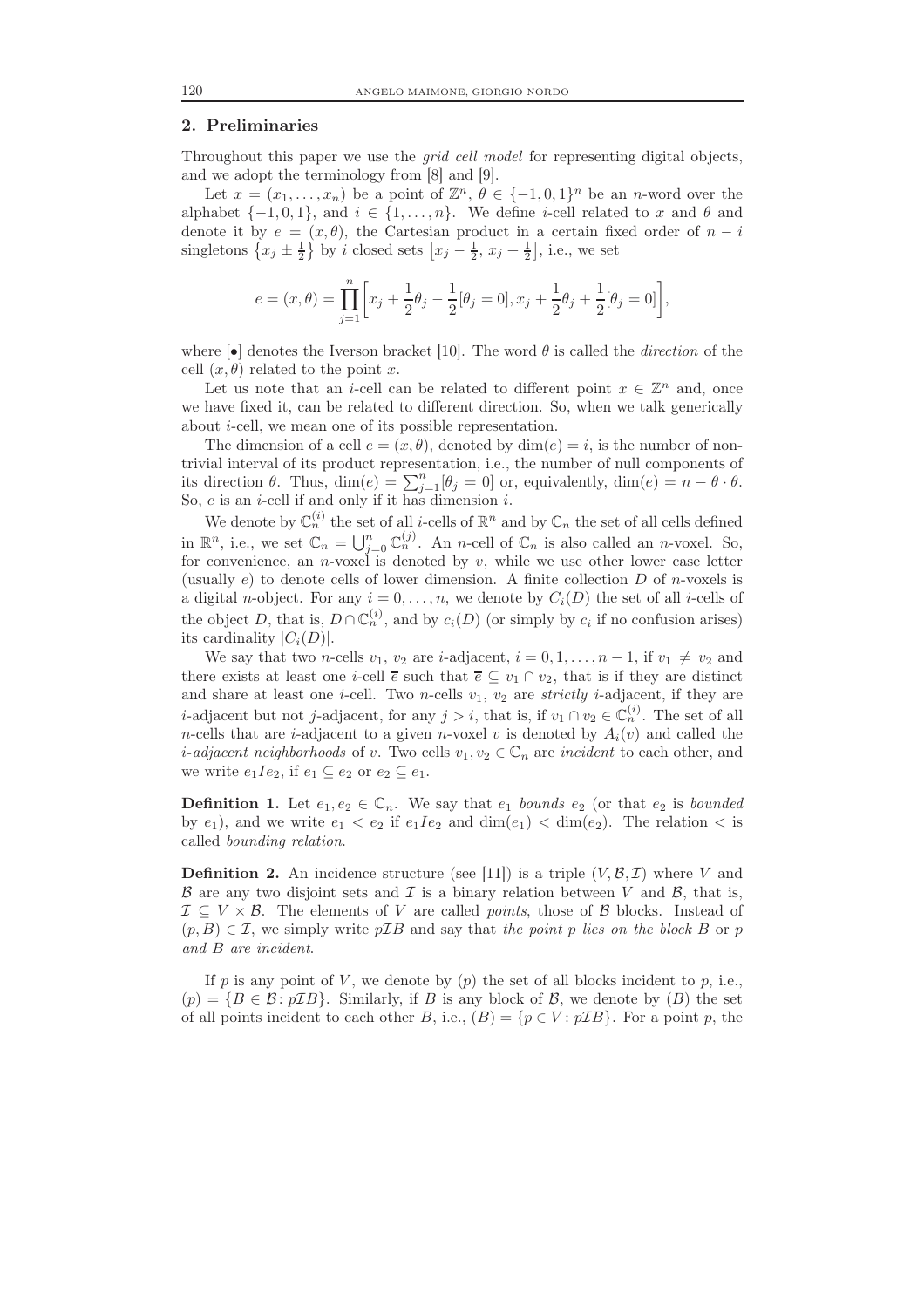number  $r_p = |(p)|$  is called the degree of p, and similarly, for a block B,  $k_B = |(B)|$ is the degree of B.

Let us remind the following fundamental proposition of incidence structures.

**Proposition 1.** Let  $(V, \mathcal{B}, \mathcal{I})$  be an incidence structure. We have

$$
\sum_{p \in V} r_p = \sum_{B \in \mathcal{B}} k_B,\tag{1}
$$

where  $r_p$  and  $k_B$  are the degrees of any point  $p \in V$  and any block  $B \in \mathcal{B}$ , respectively.

**Definition 3.** Let e be an *i*-cell,  $0 \leq i \leq n-1$ , of  $\mathbb{C}_n$ . Then an *i*-block centered on e, denoted by  $B_i(e)$ , is the union of all the n-voxels bounded by e, i.e.,  $B_i(e)$  $\bigcup \{v \in \mathbb{C}_n^{(n)} \colon e < v\}.$ 

**Remark 1.** Let us note that, for any *i*-cell *e*,  $B_i(e)$  is the union of exactly  $2^{n-i}$ *n*-voxels and  $e \in B_i(e)$ .

**Definition 4.** Let  $v_1$ ,  $v_2$  be two *n*-voxels of a digital object D and e be an *i*-cell,  $i = 0, \ldots, n - 1$ . We say that  $\{v_1, v_2\}$  forms an *i*-tandem of D over e and denote it by  $t_i(e)$  if  $D \cap B_i(e) = \{v_1, v_2\}$ ,  $v_1$  and  $v_2$  are strictly *i*-adjacent and  $v_1 \cap v_2 = e$ .

**Definition 5.** Let D be a digital n-object and e be an i-cell,  $i = 0, \ldots, n-2$ . We say that D has an *i*-qap over e if there exists an *i*-block  $B_i(e)$  such that  $B_i(e) \setminus D$ is an *i*-tandem over e. The cell e is called *i*-hub of the related *i*-gap. Moreover, we denote by  $g_i(D)$  (or simply by  $g_i$  if no confusion arises) the number of *i*-gap of D.



Fig. 1. Configurations of 1- and 0-gaps in  $\mathbb{C}_3$ 

Notation 1. For any  $i = 0, \ldots, n-1$ , we denote by  $\mathcal{H}_i(D)$  (or simply by  $\mathcal{H}_i$  if no confusion arises) the sets of all *i*-hubs of D. Clearly, we have  $|\mathcal{H}_i| = g_i$ .

**Definition 6.** An *i*-cell  $e$  ( $i = 0, ..., n-1$ ) of a digital *n*-object D is free if  $B_i(e) \nsubseteq D$ .

Notation 2. For any  $i = 0, ..., n-1$ , we denote by  $C_i^*(D)$  (respectively, by  $C_i'(D)$ ) the set of all free (respectively, non-free) *i-cells* of the object  $D$ . Moreover, we denote by  $c_i^*(D)$  (or simply by  $c_i^*$ ) the number of free *i*-cells of D and by  $c_i'(D)$ (or simply by  $c_i'$ ) the number of non-free cells.

**Remark 2.** It is evident that  $\{C_i^*(D), C_i'(D)\}$  forms a partition of  $C_i(D)$  and that  $c_i = c_i^* + c_i'.$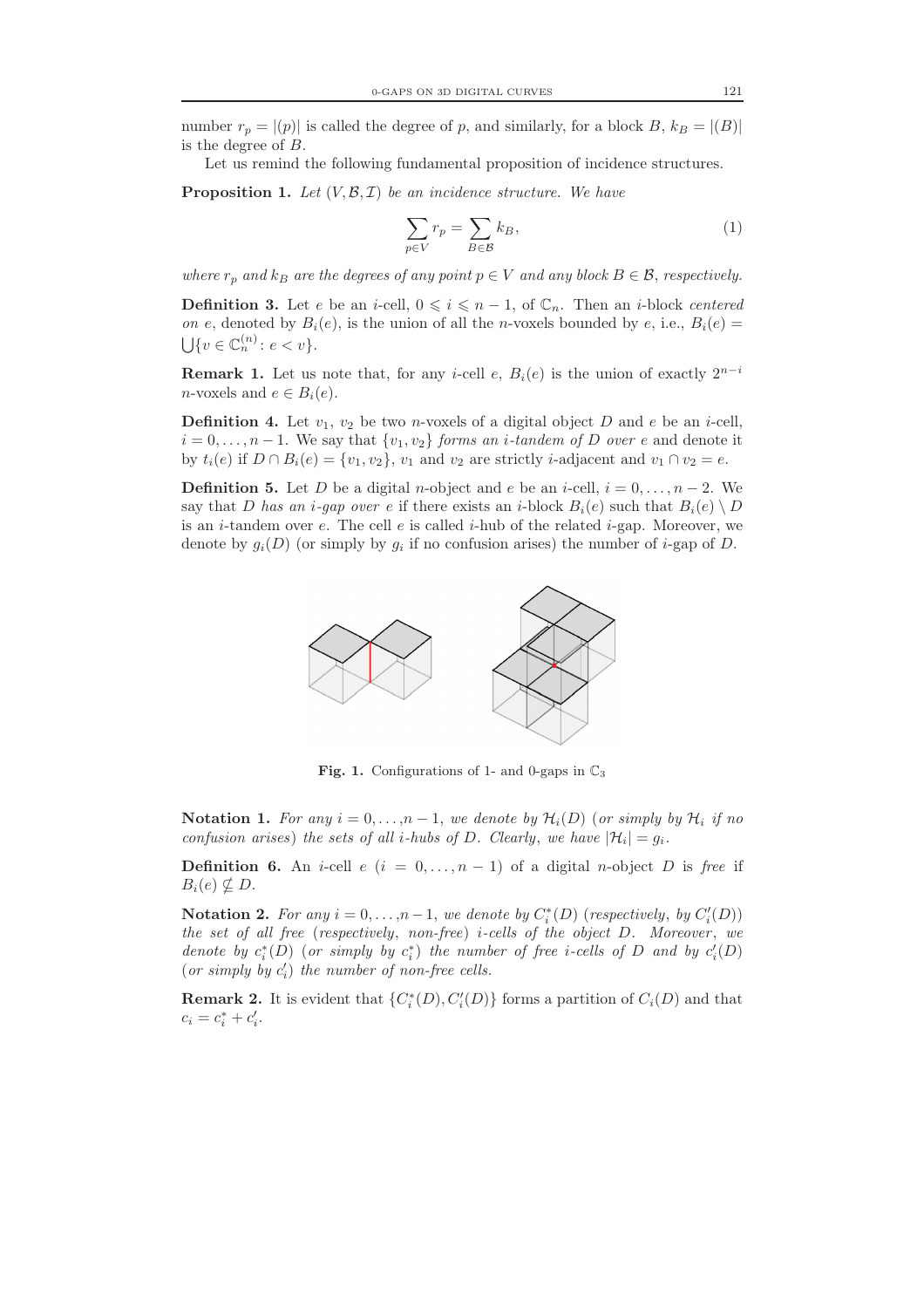**Proposition 2.** Let D be a digital n-object. Then  $c_2 = 6c_3 - c'_2$ .

Proof. Let us consider the set  $F = \bigcup_{v \in C_n(D)} \{(e, v): e \in C_{n-1}(D), e \lt v\}$ . It is evident that

$$
|F| = |\{(e, v) \colon e \in C_{n-1}(D), e < v\}| |C_n(D)| = c_{n-1 \to n} \cdot c_n = 2nc_n.
$$

Let us set

$$
F^* = F \cap (C_{n-1}^*(D) \times C_n(D)), \qquad F' = F \cap (C_{n-1}'(D) \times C_n(D)).
$$

The map  $\phi \colon F^* \to C^*_{n-1}(D)$ , defined by  $\phi(e, v) = e$ , is a bijection. In fact, besides being evidently surjective, it is also injective, since if by contradiction there were two distinct pairs  $(e, v_1)$  and  $(e, v_2) \in F^*$  associated to  $e$ , then  $B_{n-1}(e) = \{v_1, v_2\}$  should be an  $(n-1)$ -block contained in D. This contradicts the fact that the  $(n-1)$ -cell e is free. Thus  $|F^*| = |C_{n-1}^*(D)| = c_{n-1}^*$ .

On the other hand, it results that

$$
|F'| = \left| \bigcup_{v \in C_n(D)} \{ (e, v) \colon e \in C'_{n-1}(D), e < v \} \right|
$$
\n
$$
= \left| \bigcup_{e \in C'_{n-1}(D)} \{ (e, v) \colon v \in C_n(D), e < v \} \right|
$$
\n
$$
= \left| \{ (e, v) \colon v \in C_n(D), e < v \} \right| |C'_{n-1}(D)|
$$
\n
$$
= c_{n-1} - c'_{n-1} = 2c'_{n-1}.
$$

Since  $\{F^*, F'\}$  is a partition of F, we finally have that  $|F| = |F^*| + |F'|$ , i.e.,  $2nc_n = c_{n-1}^* + 2c'_{n-1} = c_{n-1} - c'_{n-1} + 2c'_{n-1} = c_{n-1} + c'_{n-1}$ , and then the thesis.

Notation 3. Let i, j be two natural numbers such that  $0 \leq i \leq j$ . We denote by  $c_{i\rightarrow j}$  the maximum number of *i*-cells of  $\mathbb{C}_n$  that bound a *j*-cell. Moreover, we denote by  $c_{i\leftarrow j}$  the maximum number of j-cell of  $\mathbb{C}_n$  that are bounded by an i-cell.

The following three propositions were proved in [6].

**Proposition 3.** For any  $i, j \in \mathbb{N}$  such that  $0 \leq i \leq j$ , we have

$$
c_{i \to j} = 2^{j-i} \binom{j}{i}.
$$

**Proposition 4.** For any  $i, j \in \mathbb{N}$  such that  $0 \leq i \leq j$ , we have

$$
c_{i \leftarrow j} = 2^{j-i} \binom{n-i}{j-i}.
$$

**Proposition 5.** Let D be a digital n-object. Then  $c_{n-1} = 2nc_n - c'_{n-1}$ .

Notation 4. Let e be an i-cell of a digital n-object D and  $0 \leq i \leq j$ . We denote by  $b_j(e,D)$  (or simply by  $b_j(e)$  if no confusion arises) the number of j-cells of  $bd(D)$ that are bounded by e.

Let us note that if e is a non-free *i*-cell, then  $b_i(e) = 0$ .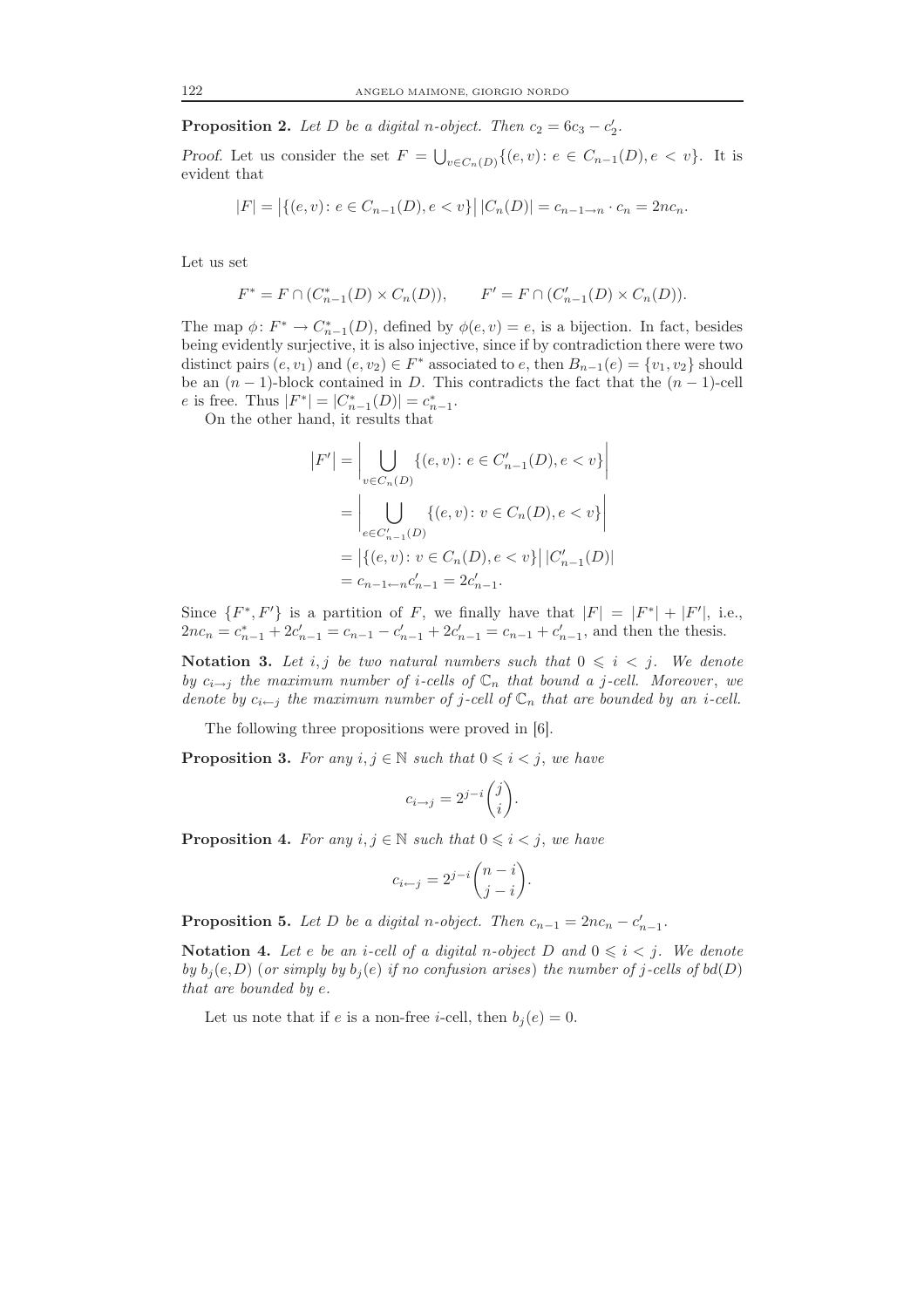**Proposition 6.** Let v be an n-voxel and e be one of its i-cells,  $i = 0, ..., n - 1$ . Then, for any  $i < j \leq n$ , it results that

$$
b_j(e) = \frac{c_{i \to j}c_{j \to n}}{c_{i \to n}}.
$$

### 3. Gaps and curves in 3D digital space

Throughout the rest of the paper we consider the 3-dimensional digital space  $\mathbb{Z}^3$ with the corresponding grid cell model  $\mathbb{C}_3$ .

**Definition 7.** A digital object  $\gamma$  of  $\mathbb{C}_3$  is called a *digital k-curve* if it satisfies the following two condition:

- $\forall v \in \gamma$  it is  $1 \leqslant |A_k(v)| \leqslant 2$ ,
- for any  $v \in \gamma$ , if  $v_1, v_2 \in A_k(v)$ , then  $\{v_1, v_2\} \notin A_k(v)$ ,

that is, for any voxel  $v \in \gamma$  there exist at most two voxels k-adjacent to v, and every pair of voxels k-adjacent to a voxel of  $\gamma$  can not be k-adjacent to each other.

The voxels in  $\gamma$  which have only one k-adjacent voxel are called the extreme points of the curve.



Fig. 2. An example of a digital 0-curve in  $\mathbb{C}_3$ 

We are interested only in a digital 0-curve and, if no confusion arises, we will briefly call it a digital curve.

The following propositions derive from some general ones proved in [6] for the n-dimensional case.

**Proposition 7.** Let v be a voxel and e be one of its i-cell,  $i = 0, \ldots, 2$ . Then, for any  $i < j \leqslant 2$ , we have

$$
b_j(e) = \binom{3-i}{j-i}.
$$

**Proposition 8.** Let e be a 2-cell of  $\mathbb{C}_3$ . Then the number of *i*-cells, *i* = 0, ..., 2, of the 2-block centered on e is

$$
c_i(B_2(e)) = \frac{9+i}{6}c_{i \to 3}.
$$

In order to obtain our main result, we need to prove the following result.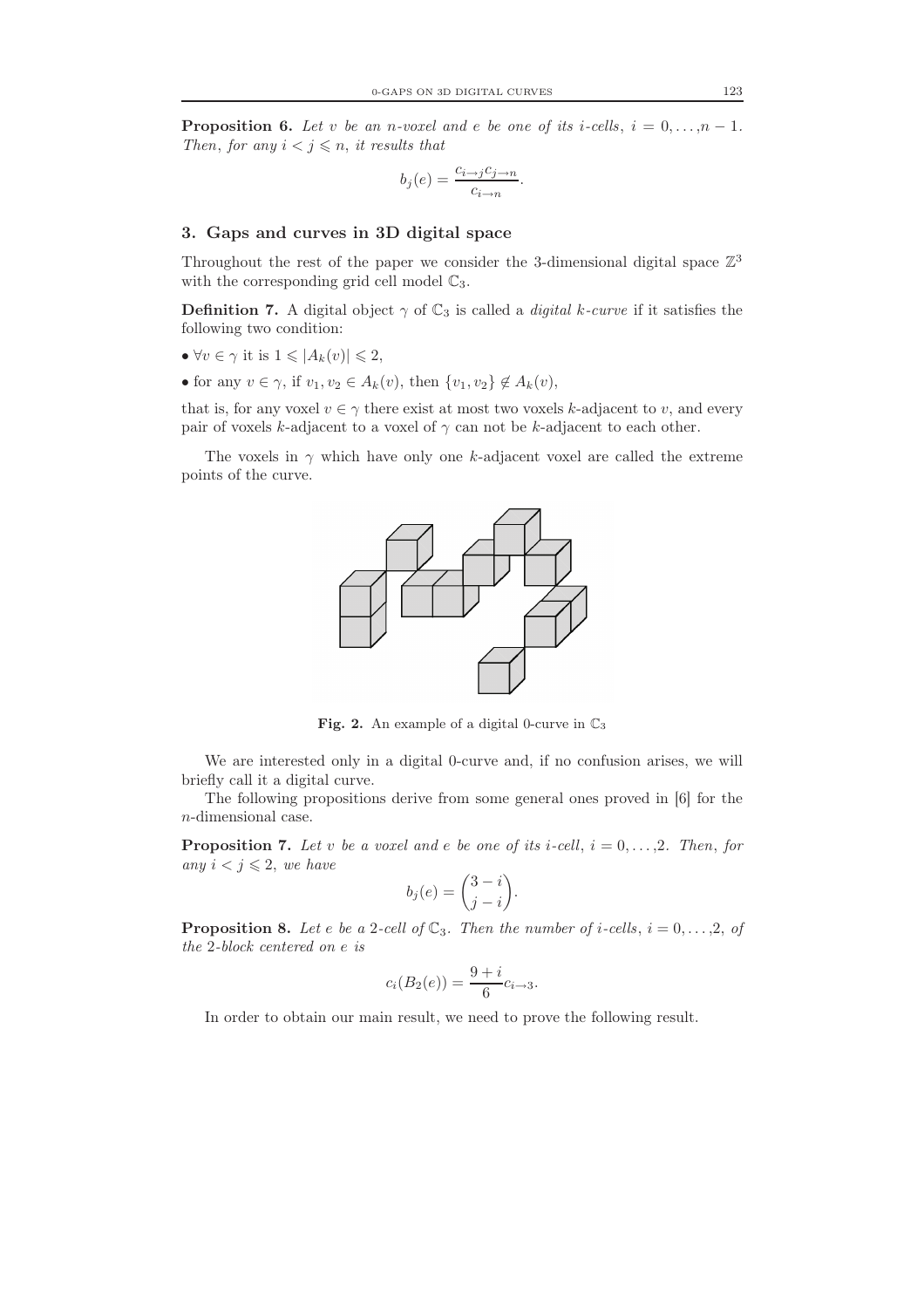**Proposition 9.** The number of i-cells,  $i = 0, 1$ , of an 1-tandem  $t_1(e)$  is

$$
c_i(t_1) = \frac{42 + 5i - i^2}{24} c_{i \to 3}.
$$

Proof. By definition,  $t_1(e)$  is composed of two strictly 1-adjacent voxels. Each of such voxels has exactly  $c_{i\rightarrow 3}$  *i*-cells. But some of these cells are repeated onto  $t_1(e)$ . The number of these repeated  $i$ -cells coincides with the number of  $i$ -cells of the 1-hub e. Since

$$
\binom{1}{i} = \frac{(n-i)(n-i-1)}{n(n-1)} \binom{n}{i},
$$

we have

$$
c_i(t_{n-2}(e)) = 2c_{i \to n} - c_{i \to n-2}
$$
  
=  $2 \cdot 2^{n-i} {n \choose i} - 2^{n-2-i} {n-2 \choose i}$   
=  $\frac{7n^2 - 7n + 2in - i^2 - i}{4n(n-1)} c_{i \to n}.$ 

The following useful proposition was proved in [5].

**Proposition 10.** The number of 1-gaps of a digital object D of  $\mathbb{C}_3$  is given by

$$
g_1 = 2c_2^* - c_1^*.\tag{2}
$$

**Proposition 11.** Let e be a free vertex that bounds the center  $e'$  of a 2-block  $B_2(e')$ . Then  $b_1(e) = 4$ .

Proof. Let us consider the incidence structure  $(C_0(B_2(e')), C_1(B_2(e')), <)$ . By Proposition 1, we have

$$
\sum_{a \in C_0(B_2(e'))} r_a = \sum_{a \in C_1(B_2(e'))} k_a.
$$

Let us note that, by Proposition 8, we have  $|C_1(B_2(e'))| = 20$  and  $|C_0(B_2(e'))| = 12$ . Since, for any  $a \in C_1(B_2(e'))$  we have  $k_a = c_{0 \to 1} = 2$ , it follows that

$$
\sum_{a \in C_1(B_2(e'))} k_a = 2|C_1(B_2(e'))| = 40.
$$
\n(3)

Let us now consider the sets

$$
F = \{ a \in C_0(B_2(e')) : a < e' \}, \qquad G = \{ a \in C_0(B_2(e')) : a \nleq e' \}.
$$

Since  $\{F, G\}$  forms a partition of  $C_0(B_2(e'))$ , we can write

$$
\sum_{a \in C_0(B_2(e'))} r_a = \sum_{a \in F} r_a + \sum_{a \in G} r_a.
$$

For any  $a \in F$ , let us set  $r_a = b_1(e)$ . We obtain

$$
\sum_{a \in F} r_a = |F|b_1(e) = c_{0 \to 2}b_1(e) = 4b_1(e). \tag{4}
$$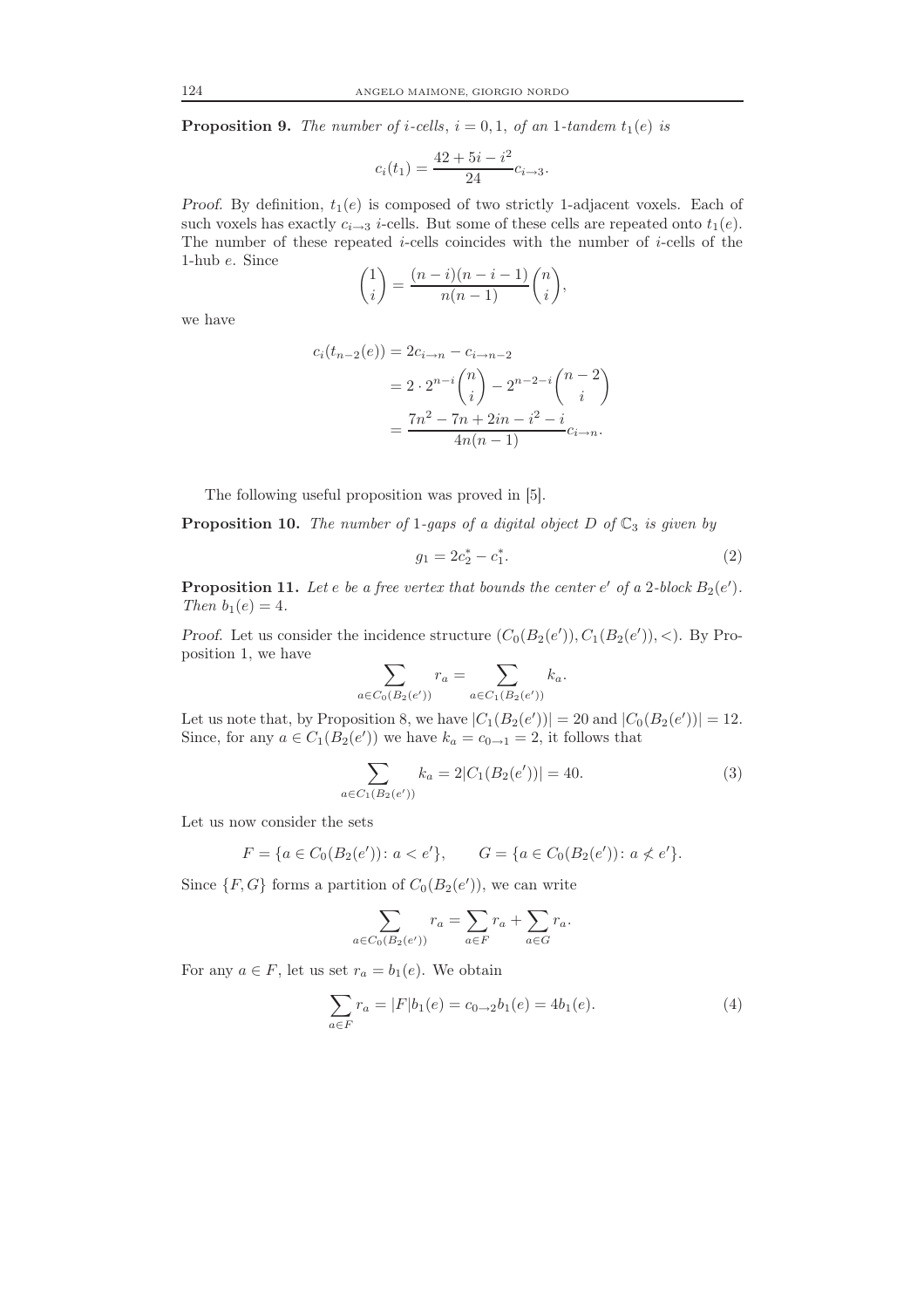Instead, by Proposition 7, for any  $a \in G$ , we have

$$
r_a = b_1(a) = \binom{3-0}{1-0} = 3,
$$

and so,

$$
\sum_{a \in G} r_a = 3|G| = 3(|C_0(B_2(e'))| - c_{0 \to 2}) = 3(12 - 4) = 24.
$$
 (5)

To sum up, by using Equations (3)–(5), we can write  $4b_1(e) + 24 = 40$ , from which we get the thesis.

**Proposition 12.** Let  $\gamma$  be a digital curve of  $\mathbb{C}_3$ . Then the number of 0-cells that bound some non-free 2-cell is  $4c'_2$ .

Proof. Since  $c_2'(\gamma)$  coincides with the number of 2-block of  $\gamma$ , and since any nonfree 2-cell is bounded by  $c_{0\rightarrow 2} = 4$  0-cells, the number of 0-cells that bounds some non-free 2-cell is exactly  $4c'_2$ .

**Proposition 13.** For any  $i, j \in \mathbb{N}$  such that  $0 \leq i \leq j$ , we have

$$
c_{i \leftarrow j} = 2^{j-i} \binom{n-i}{j-i}.
$$

**Proposition 14.** Let D be a digital object of  $\mathbb{C}_3$  and  $e \in \mathcal{H}_0$ . Then  $b_1(e) = 6$ .

*Proof.* Since the number  $b_1(e)$  of 1-cells of D bounded by e coincides with the maximum number of 1-cells bounded by a 0-cell, by Proposition 13, we have

$$
b_1(e) = c_{0 \leftarrow 1} = 2^{1-0} \binom{3-0}{1-0} = 6.
$$

We have the following lemma.

**Lemma 1.** The number of 0-cells and 1-cells of a 1-tandem  $t_1(e)$  is  $c_0(t_1(e)) = 14$ and  $c_1(t_1(e)) = 23$ , respectively.

*Proof.* It directly follows from Proposition 9 for  $n = 3$  and  $i = 0$  or  $i = 1$ , respectively.

**Proposition 15.** Let e be a 0-cell that bounds a 1-hub. Then  $b_1(e) = 5$ .

Proof. Let  $e'$  a 1-hub that is bounded by  $e$  and  $t_1(e')$  the related 1-tandem. Moreover, let us consider the incidence structure  $(C_0(t_1(e')), C_1(t_1(e')), <)$ . By Proposition 1, we can write

$$
\sum_{a \in C_0(t_1(e'))} r_a = \sum_{a \in C_1(t_1(e'))} k_a.
$$

By Lemma 1, we have  $|C_0(t_1(e'))| = 14$  and  $|C_1(t_1(e'))| = 23$ . Moreover, since for any  $a \in C_1(t_1(e'))$ ,  $k_a = c_{0 \to 2} = 2$ , it follows that

$$
\sum_{a \in C_1(t_1(e'))} k_a = 2|C_1(t_1(e'))| = 46.
$$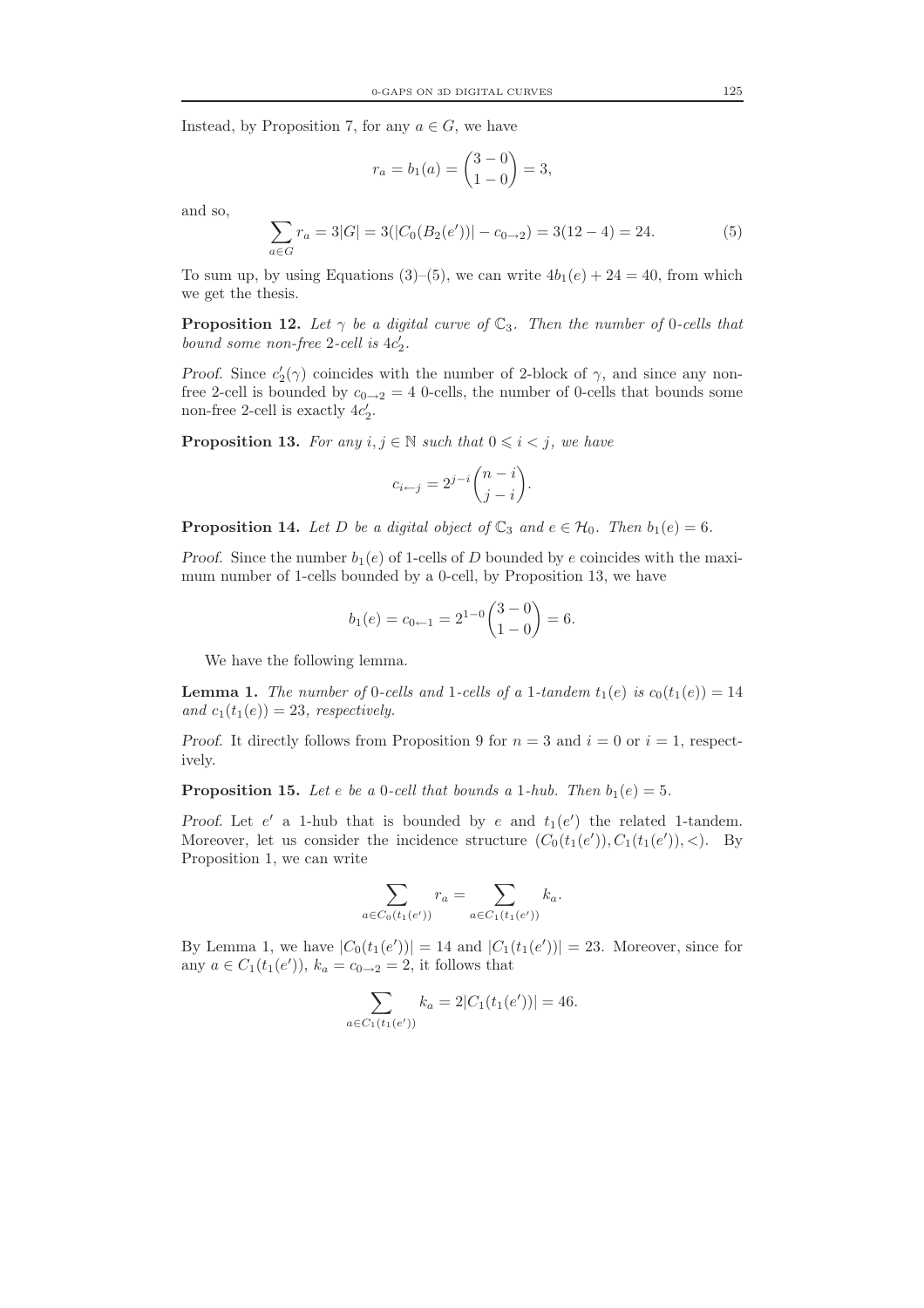Now, let us set

$$
F = \{a \in C_0(t_1(e')) : a < e'\},\,
$$
  
\n
$$
G = \{a \in C_0(t_1(e')) : a \nless e'\}.
$$

Since  $\{F, G\}$  is a partition of  $C_0(t_1(e'))$ , we have

$$
\sum_{a \in C_0(t_1(e'))} r_a = \sum_{a \in F} r_a + \sum_{a \in G} r_a.
$$

Let us calculate  $\sum_{a \in F} r_a$ . If we set  $r_a = b_1(e)$ , we have

$$
\sum_{a \in F} r_a = |F|b_1(e) = c_{o \to 1}b_1(e) = 2b_1(e).
$$

Now, let us calculate  $\sum_{a \in G} r_a$ . By Proposition 7, for any  $a \in G$ , we have

$$
r_a = b_1(a) = 3.
$$

Hence, we get

$$
\sum_{a \in G} r_a = 3|G| = 3(|C_0(t_1(e'))| - c_{0 \to 1}) = 36.
$$

To sum up, we have  $2b_1(e) + 36 = 46$ , from which we get  $b_1(e) = 5$ .

**Proposition 16.** Let  $\gamma$  be a digital curve of  $\mathbb{C}_3$ . Then the number of 0-cells that bounds some 1-hub of  $\gamma$  is 2g<sub>1</sub>.

Proof. Since any 1-hub is bounded by  $c_{0\rightarrow1}$  0-cell, the number of 0-cells that bounds some 1-hub is exactly  $2g_1$ .

By applying Proposition 7 with  $i = 0$  and  $j = 1$ , we can easily prove the following proposition.

**Proposition 17.** Let e be a 0-cell of a voxel  $v \in \mathbb{C}_3$ . Then  $b_1(e) = 3$ .

**Theorem 1.** Let  $\gamma$  be a digital curve of  $\mathbb{C}_3$ . Then the number of its 0-gaps is given by

$$
g_0 = \sum_{i=0}^{3} (-1)^{i+1} 2^i c_i.
$$

*Proof.* Let us consider the incidence structure  $(C_0(\gamma), C_1(\gamma), <)$ . By Proposition 1, we have

$$
\sum_{a \in C_0(\gamma)} r_a = \sum_{a \in C_1(\gamma)} k_a.
$$

Evidently, for any  $a \in C_1(\gamma)$ , we have that  $k_a = 2$ . So,

$$
\sum_{a \in C_1(\gamma)} k_a = 2|C_1(\gamma)| = 2c_1.
$$
 (6)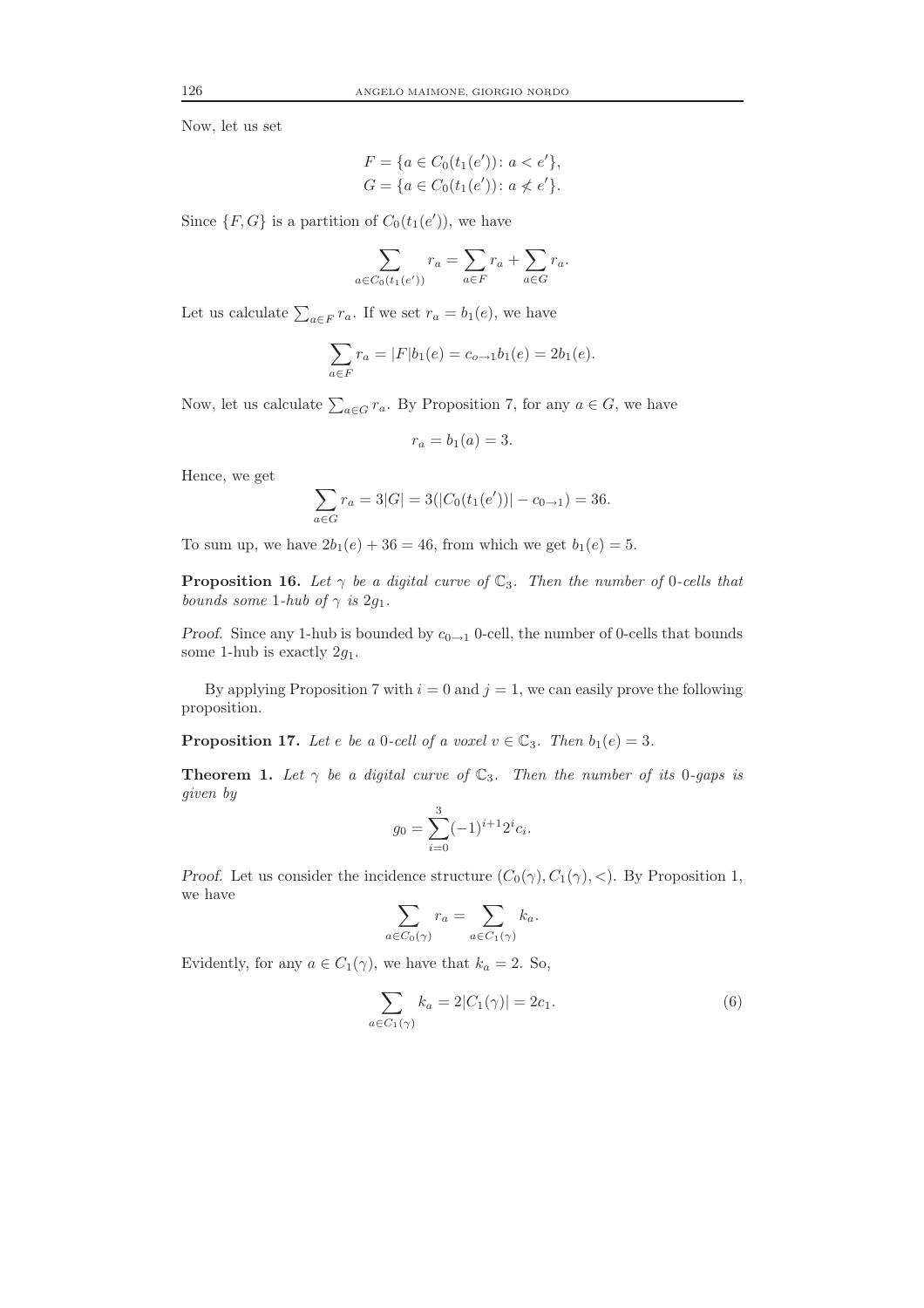Let us denote by  $H_i(\gamma)$ ,  $i = 0, 1$ , and by  $C'_2(\gamma)$  the sets of 0- and 1-hubs and the set of non-free 2-cells of  $\gamma$ , respectively. Let us now calculate  $\sum_{a\in\mathbb{C}_0(\gamma)} r_a$ . In order to do that, let us consider the following sets of 0-cells:

$$
A = \{c \in \mathbb{C}_0(\gamma) : c \in H_0(\gamma)\},
$$
  
\n
$$
B = \{c \in \mathbb{C}_0(\gamma) : c < e, e \in H_1(\gamma)\},
$$
  
\n
$$
C = \{c \in \mathbb{C}_0(\gamma) : c < e, e \in \mathbb{C}'_2(\gamma)\},
$$
  
\n
$$
D = \mathbb{C}_0(\gamma) \setminus (A \cap B \cap C).
$$

Since  $\{A, B, C, D\}$  forms a partition of  $\mathbb{C}_0(\gamma)$ , we have

$$
\sum_{a \in \mathbb{C}_0(\gamma)} r_a = \sum_{a \in A} r_a + \sum_{a \in B} r_a + \sum_{a \in C} r_a + \sum_{a \in D} r_a.
$$

Let us calculate  $\sum_{a \in A} r_a$ . By Proposition 14, for any  $a \in A$  it is  $r_a = 6$ . Evidently  $|A| = g_0$ . Hence

$$
\sum_{a \in A} r_a = r_a |A| = 6g_0. \tag{7}
$$

Let us calculate  $\sum_{a \in B} r_a$ . By Proposition 15, for any  $a \in B$ , we have  $r_a = 5$ . Moreover, by Proposition 16,  $|B| = 2q_1$ . So,

$$
\sum_{a \in A} r_a = r_a |B| = 10g_1.
$$
 (8)

Let us calculate  $\sum_{a \in C} r_a$ . By Proposition 11, for any  $a \in C$ , we have  $r_a = 4$ , and by Proposition 12,  $|\tilde{C}| = 4c_2'$ . It follows that

$$
\sum_{a \in A} r_a = r_a |C| = 16c'_2.
$$
 (9)

Finally, let us calculate  $\sum_{a \in D} r_a$ . By Proposition 17, for any  $a \in D$ , we have  $r_a = 3$ . Moreover,  $|D| = c_0 - 4c_2' - 2g_1 - g_0$ . So,

$$
\sum_{a \in A} r_a = r_a |D| = 3(c_0 - g_0 - 2g_1 - 4c'_2). \tag{10}
$$

Combining the Equations (7)–(10), we obtain  $6g_0 + 10g_1 + 16c'_2 + 3c_0 - 3g_0$  –  $6g_1 - 12c'_2 = 2c_1$ , that is,

$$
3c_0 + 4c_2' + 4g_1 + 3g_0 = 2c_1.
$$
\n(11)

Using Proposition 10, we get  $3c_0 + 4c'_2 + 8c_2^* - 4c_1 + 3g_0 = 2c_1$ , since  $c_2 = c'_2 + c_2^*$ ,  $3c_0 + 4c_2 + 4c_2^* + 3g_0 = 6c_1$ . Moreover, by Proposition 2, we get  $-c_2' = c_2 - 6c_3$ . So, we can write

$$
c_2^* = c_2 - c_2' = c_2 + c_2 - 6c_3 = 2c_2 - 6c_3.
$$

Substituting the last expression in Equation (11), we have

$$
3c_0 + 4c_2 + 8c_2 - 24c_2 + 3g_0 = 6c_1,
$$

that is,

$$
3c_0 + 12c_2 - 24c_3 + 3g_0 = 6c_1,
$$

from which we finally get  $g_0 = \sum_{i=0}^3 (-1)^{i+1} 2^i c_i$ .